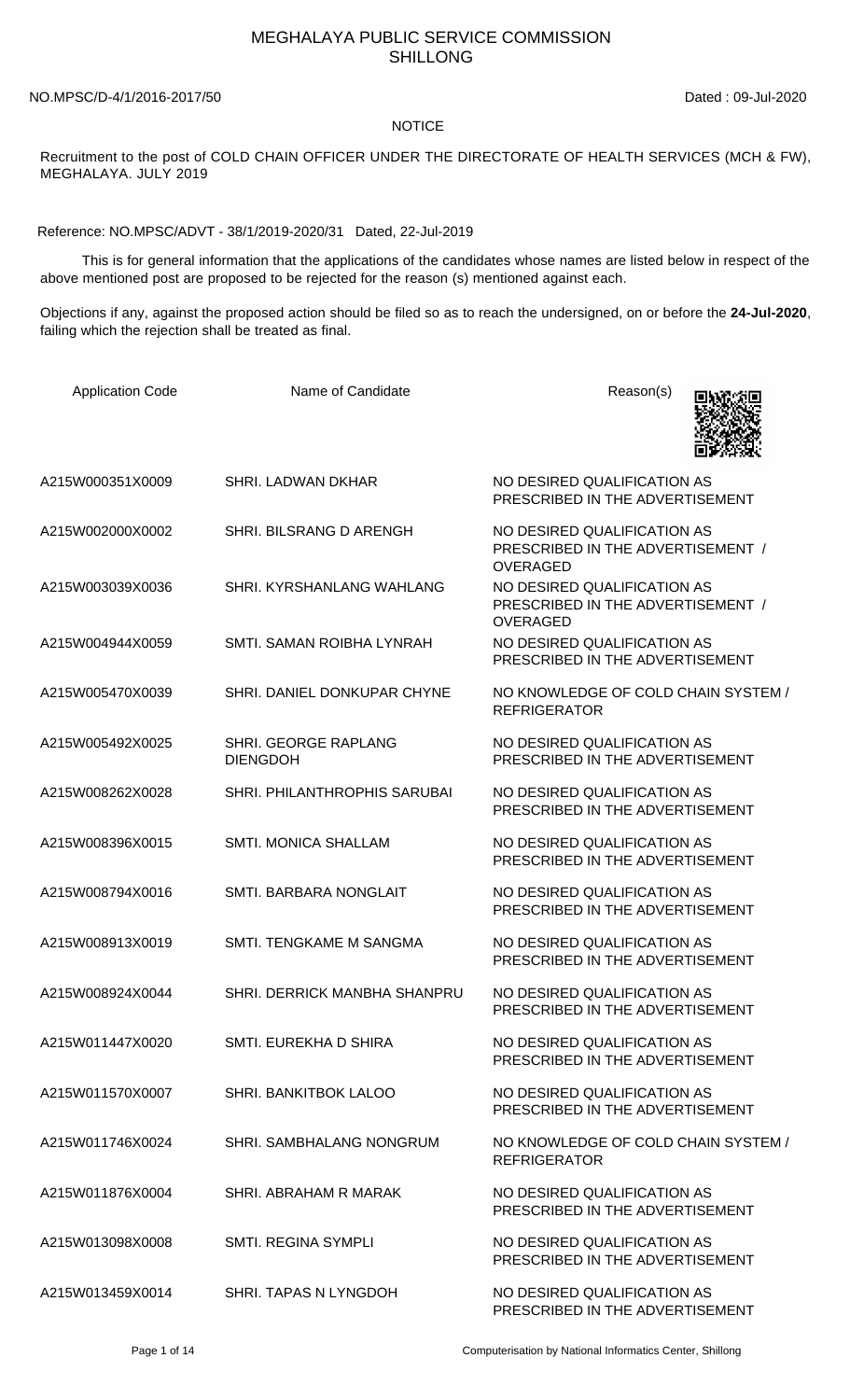

A215W013666X0007 SHRI. CHIGRING S SANGMA NO DESIRED QUALIFICATION AS

A215W014777X0009 SHRI. HAMAR BABIANG K RYNGKHUN

- A215W015079X0015 SHRI. VASANT THAKURI NO DESIRED QUALIFICATION AS
- A215W015548X0012 SMTI. MEBARISHA MARWEIN NO DESIRED QUALIFICATION AS
- A215W015963X0011 SHRI. KESPAR SIANGSHAI NO DESIRED QUALIFICATION AS
- A215W016218X0022 SMTI. NOGAMI D SHIRA NO DESIRED QUALIFICATION AS
- A215W016459X0013 SHRI. KITKUPAR SAWKMIE NO KNOWLEDGE OF COLD CHAIN SYSTEM /
- A215W016661X0054 SHRI. JASON BANSHAN LANGSTIEH NO DESIRED QUALIFICATION AS
- A215W017380X0072 SHRI. GEORGE MILLER RNGIKSEH NO DESIRED QUALIFICATION AS
- A215W017740X0009 SHRI. JERRY LANDMARK RANI NO KNOWLEDGE OF COLD CHAIN SYSTEM /
- A215W018731X0042 SHRI. BANANGSAN PAUL PARIAT NO DESIRED QUALIFICATION AS
- A215W020267X0026 SMTI. BOTYMPANG MUKHIM NO DESIRED QUALIFICATION AS
- A215W020353X0024 SHRI. SENGKAMBE M MARAK NO DESIRED QUALIFICATION AS
- A215W020445X0018 SHRI. SKHEMJINGMUT LAW NO DESIRED QUALIFICATION AS
- A215W020983X0053 SHRI. KARIK WATRE MOMIN NO DESIRED QUALIFICATION AS
- A215W021729X0023 SHRI. BUDDEISUK SUCHIANG NO DESIRED QUALIFICATION AS
- A215W021946X0036 SMTI. SANDALIN R SUCHIANG NO DESIRED QUALIFICATION AS
- A215W023032X0012 SHRI. PHUKAN CHANDRA HAJONG NO DESIRED QUALIFICATION AS
- A215W026814X0027 SHRI. MICHAEL JAMES NONGRUM NO DESIRED QUALIFICATION AS
- A215W031581X0029 SMTI. RISALIN LYNGDOH MAIRANG NO DESIRED QUALIFICATION AS
- A215W031695X0057 SHRI. BANTEINAMLANG KHONGLAH NO DESIRED QUALIFICATION AS
- A215W032159X0020 SHRI. KHEINKORIOO WARR NO DESIRED QUALIFICATION AS
- A215W032212X0007 SMTI. RITYFUL DKHAR NO DESIRED QUALIFICATION AS

PRESCRIBED IN THE ADVERTISEMENT

NO DESIRED QUALIFICATION AS PRESCRIBED IN THE ADVERTISEMENT

PRESCRIBED IN THE ADVERTISEMENT

PRESCRIBED IN THE ADVERTISEMENT

PRESCRIBED IN THE ADVERTISEMENT

PRESCRIBED IN THE ADVERTISEMENT

REFRIGERATOR & DETAILS OF DIPLOMA NOT MENTIONED PRESCRIBED IN THE ADVERTISEMENT

PRESCRIBED IN THE ADVERTISEMENT

REFRIGERATOR

PRESCRIBED IN THE ADVERTISEMENT

PRESCRIBED IN THE ADVERTISEMENT

PRESCRIBED IN THE ADVERTISEMENT

PRESCRIBED IN THE ADVERTISEMENT / OVERAGED

PRESCRIBED IN THE ADVERTISEMENT

PRESCRIBED IN THE ADVERTISEMENT

PRESCRIBED IN THE ADVERTISEMENT

PRESCRIBED IN THE ADVERTISEMENT

PRESCRIBED IN THE ADVERTISEMENT

PRESCRIBED IN THE ADVERTISEMENT

PRESCRIBED IN THE ADVERTISEMENT

PRESCRIBED IN THE ADVERTISEMENT

PRESCRIBED IN THE ADVERTISEMENT

A215W032328X0063 SMTI. DAIA KHARBHIH NO KNOWLEDGE OF COLD CHAIN SYSTEM / REFRIGERATOR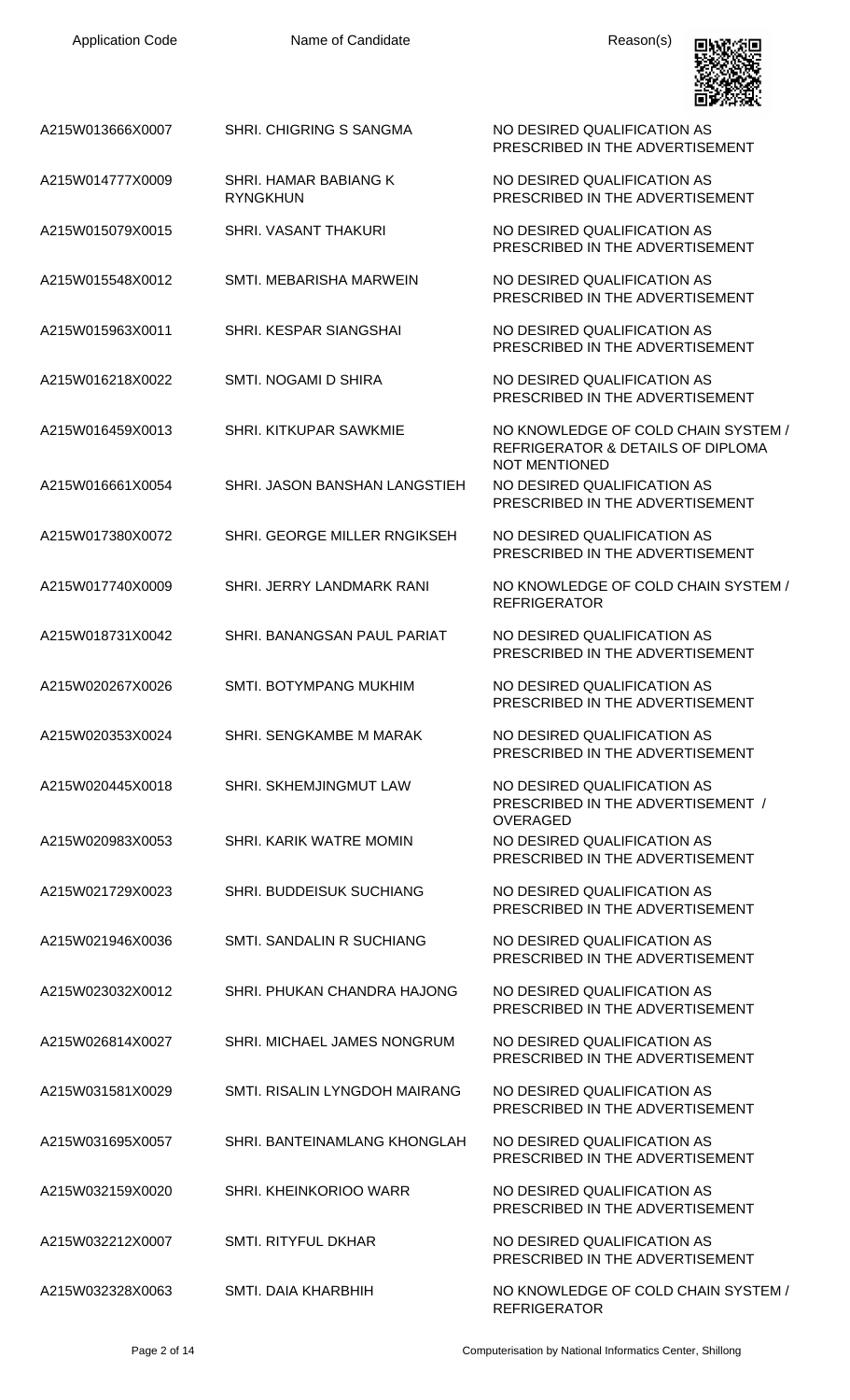| <b>Application Code</b> | Name of Candidate                               | Reason(s)                                                        |
|-------------------------|-------------------------------------------------|------------------------------------------------------------------|
| A215W032359X0028        | SHRI. SAINKUPAR SAWIAN                          | NO DESIRED QUALIFICATION AS<br>PRESCRIBED IN THE ADVERTISEMENT   |
| A215W032363X0068        | SMTI, BENNY JUICY A SANGMA                      | NO DESIRED QUALIFICATION AS<br>PRESCRIBED IN THE ADVERTISEMENT   |
| A215W032578X0046        | SHRI. RAPHAEL SYNNAH                            | NO DESIRED QUALIFICATION AS<br>PRESCRIBED IN THE ADVERTISEMENT   |
| A215W032983X0018        | <b>SMTI. IOHHUNLANG SUTING</b>                  | NO KNOWLEDGE OF COLD CHAIN SYSTEM /<br><b>REFRIGERATOR</b>       |
| A215W033008X0007        | <b>SHRI. FERNANCE LALOO</b>                     | NO DESIRED QUALIFICATION AS<br>PRESCRIBED IN THE ADVERTISEMENT   |
| A215W034482X0007        | SMTI. MIRANDA WAHLANG                           | NO DESIRED QUALIFICATION AS<br>PRESCRIBED IN THE ADVERTISEMENT   |
| A215W034615X0057        | <b>SHRI. RAYMOND WAHLANG</b>                    | NO DESIRED QUALIFICATION AS<br>PRESCRIBED IN THE ADVERTISEMENT   |
| A215W034989X0006        | SHRI. AARON JASPER KHONGWIR                     | NO DESIRED QUALIFICATION AS<br>PRESCRIBED IN THE ADVERTISEMENT   |
| A215W035134X0017        | <b>SHRI. SILNANG TENGRIK S MARAK</b>            | NO DESIRED QUALIFICATION AS<br>PRESCRIBED IN THE ADVERTISEMENT   |
| A215W035177X0027        | SHRI. FREDYSON KHARDUIT                         | NO DESIRED QUALIFICATION AS<br>PRESCRIBED IN THE ADVERTISEMENT   |
| A215W035323X0010        | SHRI. KYNTIEWDOR LYTING                         | NO DESIRED QUALIFICATION AS<br>PRESCRIBED IN THE ADVERTISEMENT   |
| A215W035337X0046        | <b>SMTI. CARNY GIFT DKHAR</b>                   | NO KNOWLEDGE OF COLD CHAIN SYSTEM /<br><b>REFRIGERATOR</b>       |
| A215W035385X0031        | SHRI. EPHRIN SYNGKLI                            | NO DESIRED QUALIFICATION AS<br>PRESCRIBED IN THE ADVERTISEMENT   |
| A215W035395X0036        | SHRI. HEMAN HILLARY ENGLENG<br><b>MASHARING</b> | NO DESIRED QUALIFICATION AS<br>PRESCRIBED IN THE ADVERTISEMENT   |
| A215W035402X0008        | SHRI. PYNIARWANDAME SAJEM                       | NO DESIRED QUALIFICATION AS<br>PRESCRIBED IN THE ADVERTISEMENT   |
| A215W035448X0058        | SHRI. BANLAMKUPAR NONGKHLAW                     | NO DESIRED QUALIFICATION AS<br>PRESCRIBED IN THE ADVERTISEMENT   |
| A215W035597X0010        | SMTI. LAKERSHA MYRBOH                           | NO DESIRED QUALIFICATION AS<br>PRESCRIBED IN THE ADVERTISEMENT   |
| A215W035668X0015        | SHRI. AIBORNAME SUTING                          | NO DESIRED QUALIFICATION AS<br>PRESCRIBED IN THE ADVERTISEMENT   |
| A215W035986X0037        | SHRI. ATCHIAN NAMSAL M MARAK                    | NO DESIRED QUALIFICATION AS<br>PRESCRIBED IN THE ADVERTISEMENT   |
| A215W036284X0023        | SHRI. JAKRIK B SANGMA                           | NO DESIRED QUALIFICATION AS<br>PRESCRIBED IN THE ADVERTISEMENT   |
| A215W036580X0026        | SMTI. ADRIANA R SANGMA                          | NO DESIRED QUALIFICATION AS<br>PRESCRIBED IN THE ADVERTISEMENT   |
| A215W036841X0024        | SHRI. EZEKIEL CH MARAK                          | NO DESIRED QUALIFICATION AS<br>PRESCRIBED IN THE ADVERTISEMENT   |
| A215W036864X0025        | <b>SHRI. BANSUKLANG SYIEM</b>                   | NO DESIRED QUALIFICATION AS<br>PRESCRIBED IN THE ADVERTISEMENT   |
| A215W036956X0071        | SHRI. GRIKCHI N SANGMA                          | NO DESIRED QUALIFICATION AS<br>PRESCRIBED IN THE ADVERTISEMENT / |

OVERAGED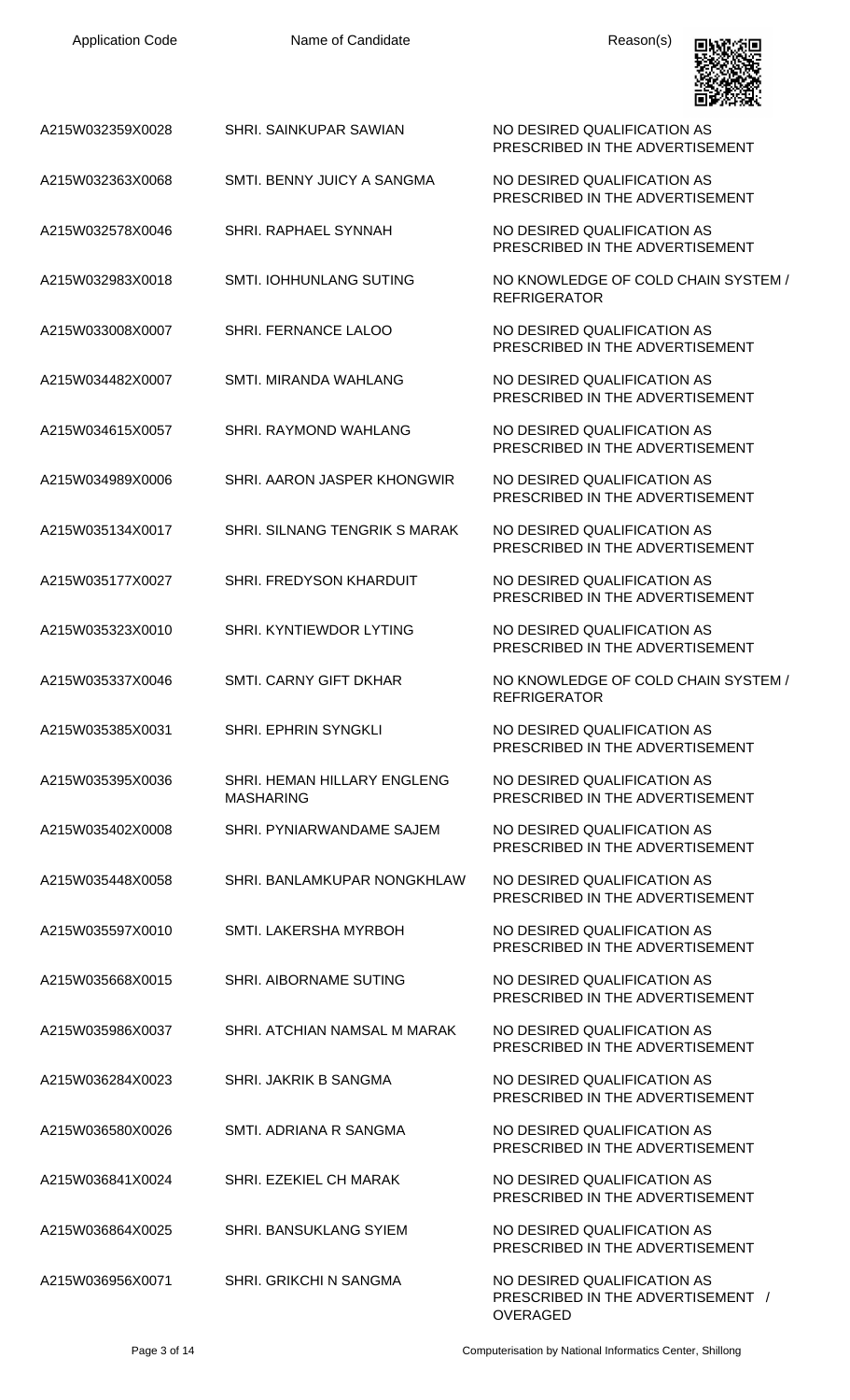| <b>Application Code</b> | Name of Candidate                                   | Reason(s)                                                                                           |
|-------------------------|-----------------------------------------------------|-----------------------------------------------------------------------------------------------------|
| A215W037316X0004        | SMTI. IBANYLLA LANGBANG                             | NO DESIRED QUALIFICATION AS<br>PRESCRIBED IN THE ADVERTISEMENT                                      |
| A215W037481X0022        | SHRI. REYNOLD KURBAH                                | NO DESIRED QUALIFICATION AS<br>PRESCRIBED IN THE ADVERTISEMENT                                      |
| A215W037710X0013        | SHRI. WILLINGBIRTH N SANGMA                         | NO DESIRED QUALIFICATION AS<br>PRESCRIBED IN THE ADVERTISEMENT                                      |
| A215W037928X0036        | SHRI. DAPKUPAR NONGRUM                              | NO DESIRED QUALIFICATION AS<br>PRESCRIBED IN THE ADVERTISEMENT                                      |
| A215W038283X0015        | SMTI. KMENDA MARY WAHLANG                           | NO DESIRED QUALIFICATION AS<br>PRESCRIBED IN THE ADVERTISEMENT                                      |
| A215W038441X0039        | SHRI. RIBANLANG LASO                                | NO DESIRED QUALIFICATION AS<br>PRESCRIBED IN THE ADVERTISEMENT                                      |
| A215W038580X0024        | SHRI. BEBETO GABIL MOMIN                            | NO DESIRED QUALIFICATION AS<br>PRESCRIBED IN THE ADVERTISEMENT                                      |
| A215W038621X0046        | SMTI. EVANGELINE MARNGAR                            | NO DESIRED QUALIFICATION AS<br>PRESCRIBED IN THE ADVERTISEMENT                                      |
| A215W038638X0031        | SMTI. MERRILY BAKYNJAI MARBOH                       | NO DESIRED QUALIFICATION AS<br>PRESCRIBED IN THE ADVERTISEMENT                                      |
| A215W039764X0004        | SMTI. ROMA NONGRUM                                  | NO DESIRED QUALIFICATION AS<br>PRESCRIBED IN THE ADVERTISEMENT                                      |
| A215W041322X0034        | SHRI. HIPORLY TALANG                                | NO DESIRED QUALIFICATION AS<br>PRESCRIBED IN THE ADVERTISEMENT                                      |
| A215W041666X0025        | SHRI. CHEANGKAL ADRIEL DALBOT<br><b>SHIRA</b>       | NO DESIRED QUALIFICATION AS<br>PRESCRIBED IN THE ADVERTISEMENT                                      |
| A215W042919X0011        | SMTL DAIA BIANGHUN<br><b>KHARWANLANG</b>            | NO DESIRED QUALIFICATION AS<br>PRESCRIBED IN THE ADVERTISEMENT                                      |
| A215W043375X0015        | SHRI. MK SYLVESTER IANO                             | NO DESIRED QUALIFICATION AS<br>PRESCRIBED IN THE ADVERTISEMENT                                      |
| A215W044258X0021        | SHRI. MEWANBHALANG<br><b>KHARSYNTIEW</b>            | NO KNOWLEDGE OF COLD CHAIN SYSTEM /<br>REFRIGERATOR & DATE OF PASSING<br><b>BTECH NOT MENTIONED</b> |
| A215W044941X0025        | <b>SMTI. IBANISHA CAREEN</b><br><b>KHARKYLLIANG</b> | NO DESIRED QUALIFICATION AS<br>PRESCRIBED IN THE ADVERTISEMENT                                      |
| A215W045599X0008        | <b>SHRI. MARBUDKI TOI</b>                           | NO DESIRED QUALIFICATION AS<br>PRESCRIBED IN THE ADVERTISEMENT                                      |
| A215W046966X0027        | <b>SHRI. STEWORD KHONGSAR</b>                       | NO DESIRED QUALIFICATION AS<br>PRESCRIBED IN THE ADVERTISEMENT                                      |
| A215W047025X0019        | SMTI. IBANYLLA MARBANIANG                           | NO DESIRED QUALIFICATION AS<br>PRESCRIBED IN THE ADVERTISEMENT /<br><b>OVERAGED</b>                 |
| A215W047494X0017        | SMTI. BAKHRIAMDOR SOHLIYA                           | NO DESIRED QUALIFICATION AS<br>PRESCRIBED IN THE ADVERTISEMENT                                      |
| A215W047964X0009        | SHRI. SENGKAM A SANGMA                              | NO DESIRED QUALIFICATION AS<br>PRESCRIBED IN THE ADVERTISEMENT                                      |
| A215W048730X0008        | SHRI. ANTIROUNY KOKNAL SANGMA                       | NO DESIRED QUALIFICATION AS<br>PRESCRIBED IN THE ADVERTISEMENT                                      |
| A215W049303X0012        | <b>SHRI. EMDOR SHYLLA</b>                           | NO DESIRED QUALIFICATION AS<br>PRESCRIBED IN THE ADVERTISEMENT                                      |
| A215W049343X0023        | SHRI. LARRISON LAPANG                               | NO DESIRED QUALIFICATION AS<br>PRESCRIBED IN THE ADVERTISEMENT                                      |

Page 4 of 14 Computerisation by National Informatics Center, Shillong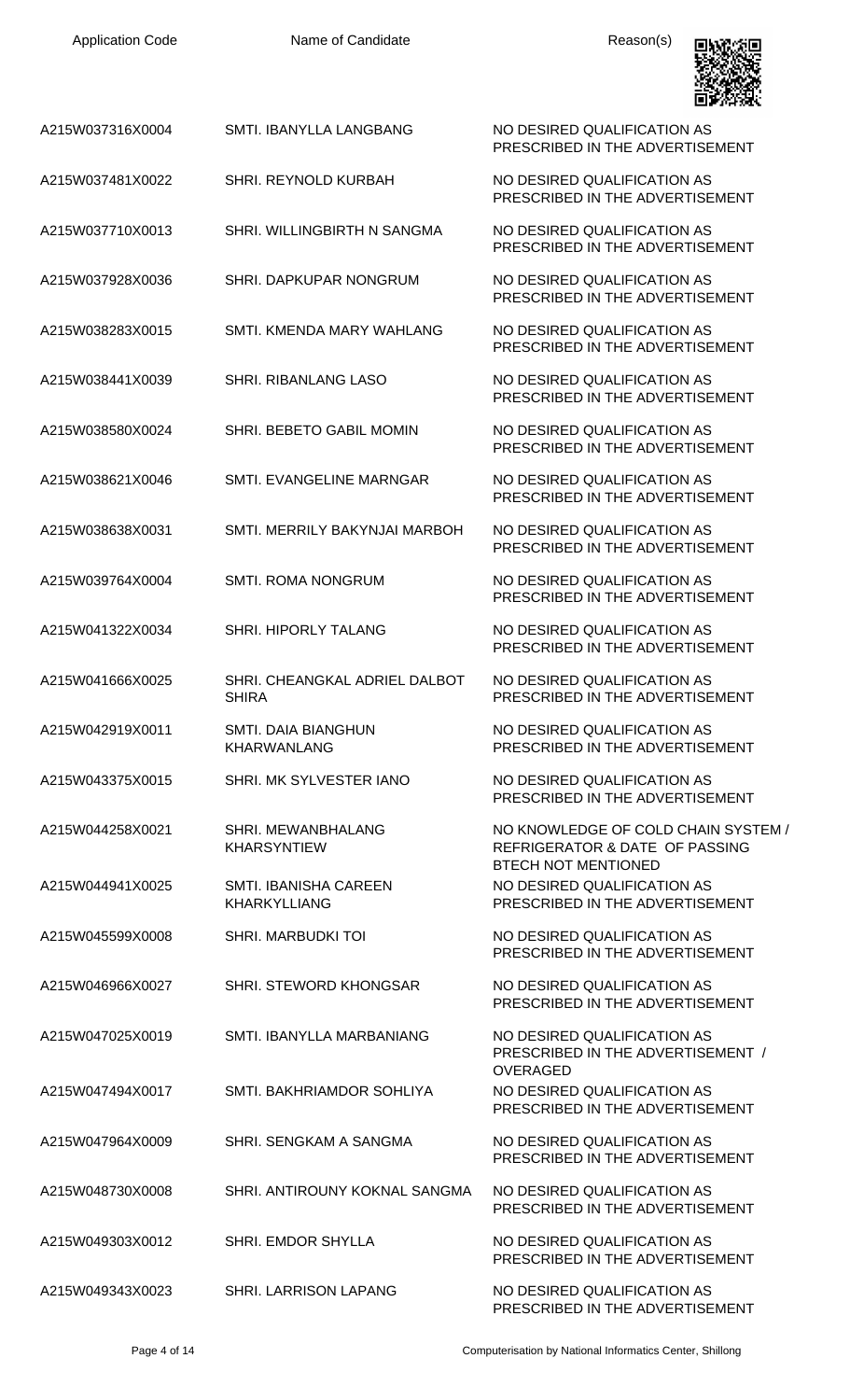| <b>Application Code</b> | Name of Candidate                             | Reason(s)                                                                    |
|-------------------------|-----------------------------------------------|------------------------------------------------------------------------------|
| A215W049361X0028        | SHRI, SENGRA CH MOMIN                         | NO DESIRED QUALIFICATION AS<br>PRESCRIBED IN THE ADVERTISEMENT               |
| A215W049426X0004        | <b>SMTI. RIKRIMCHI RECHIL MARAK</b>           | NO DESIRED QUALIFICATION AS<br>PRESCRIBED IN THE ADVERTISEMENT               |
| A215W049431X0012        | <b>SHRI. HAMILTON MARAK</b>                   | NO DESIRED QUALIFICATION AS<br>PRESCRIBED IN THE ADVERTISEMENT               |
| A215W050380X0010        | SHRI. SILVA R MARAK                           | NO DESIRED QUALIFICATION AS<br>PRESCRIBED IN THE ADVERTISEMENT               |
| A215W050427X0052        | <b>SHRI. RUDY JAMES LAMARE</b>                | NO DESIRED QUALIFICATION AS<br>PRESCRIBED IN THE ADVERTISEMENT               |
| A215W050493X0020        | SHRI, MATSRAM G SANGMA                        | NO DESIRED QUALIFICATION AS<br>PRESCRIBED IN THE ADVERTISEMENT               |
| A215W050643X0018        | SHRI. SILANGRIKRIM SNAL SANGMA                | NO DESIRED QUALIFICATION AS<br>PRESCRIBED IN THE ADVERTISEMENT               |
| A215W050968X0053        | SHRI. JOSIAH KOKNAL MARAK                     | NO DESIRED QUALIFICATION AS<br>PRESCRIBED IN THE ADVERTISEMENT               |
| A215W051110X0011        | SHRI, SALSANO M SANGMA                        | NO DESIRED QUALIFICATION AS<br>PRESCRIBED IN THE ADVERTISEMENT               |
| A215W051358X0004        | SHRI. FABIAN RICARDO<br><b>THANGKHIEW</b>     | NO DESIRED QUALIFICATION AS<br>PRESCRIBED IN THE ADVERTISEMENT               |
| A215W051570X0012        | SHRI. JOSHUA MARBANIANG                       | NO DESIRED QUALIFICATION AS<br>PRESCRIBED IN THE ADVERTISEMENT               |
| A215W051598X0012        | SHRI. JOHN FRANKLY NONGSIEJ                   | NO DESIRED QUALIFICATION AS<br>PRESCRIBED IN THE ADVERTISEMENT               |
| A215W051680X0013        | SMTI. FENELLA MARY WAR<br><b>NONGKHLAW</b>    | NO DESIRED QUALIFICATION AS<br>PRESCRIBED IN THE ADVERTISEMENT /<br>OVERAGED |
| A215W052021X0022        | SMTI. LAUREATE RASA HYNNIEWTA                 | NO DESIRED QUALIFICATION AS<br>PRESCRIBED IN THE ADVERTISEMENT               |
| A215W052050X0010        | SHRI. WANIARAP LANGBANG                       | NO DESIRED QUALIFICATION AS<br>PRESCRIBED IN THE ADVERTISEMENT               |
| A215W052218X0016        | SHRI. EZECKIELL MOMIN                         | NO DESIRED QUALIFICATION AS<br>PRESCRIBED IN THE ADVERTISEMENT               |
| A215W052704X0015        | SHRI. ALVEN HAVARD<br><b>KHARWANLANG</b>      | NO DESIRED QUALIFICATION AS<br>PRESCRIBED IN THE ADVERTISEMENT               |
| A215W055097X0041        | <b>SHRI. ROSKIL CHALLAM</b>                   | NO DESIRED QUALIFICATION AS<br>PRESCRIBED IN THE ADVERTISEMENT               |
| A215W055633X0026        | SHRI. BANPHIRA SIGISMUND<br><b>KHARKONGOR</b> | NO DESIRED QUALIFICATION AS<br>PRESCRIBED IN THE ADVERTISEMENT               |
| A215W055763X0004        | SHRI. JEFFSTAR SANDY KYNDAIT                  | NO DESIRED QUALIFICATION AS<br>PRESCRIBED IN THE ADVERTISEMENT               |
| A215W056039X0048        | SHRI. RYNGKAT IMON WAR                        | NO DESIRED QUALIFICATION AS<br>PRESCRIBED IN THE ADVERTISEMENT               |
| A215W056176X0007        | <b>SHRI, MEVALENAKI BAMON</b>                 | NO DESIRED QUALIFICATION AS<br>PRESCRIBED IN THE ADVERTISEMENT               |
| A215W056262X0060        | SHRI. MORNINGSTAR SUNGOH                      | NO DESIRED QUALIFICATION AS<br>PRESCRIBED IN THE ADVERTISEMENT               |
| A215W060712X0011        | SHRI. SKYBANLES K LYNGDOH                     | NO DESIRED QUALIFICATION AS                                                  |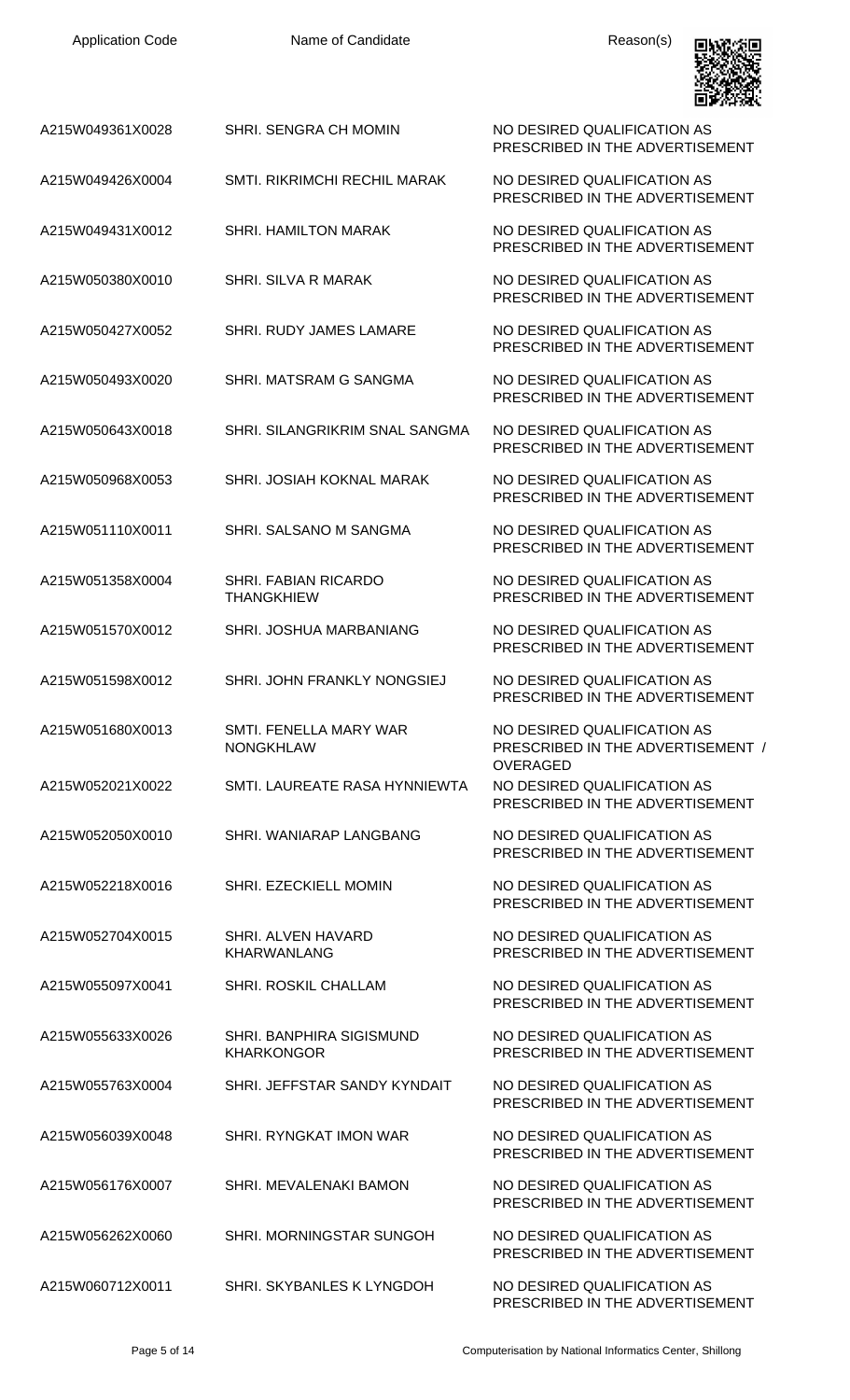| <b>Application Code</b> | Name of Candidate                                 | Reason(s)                                                                                                       |
|-------------------------|---------------------------------------------------|-----------------------------------------------------------------------------------------------------------------|
| A215W061108X0008        | <b>SMTI. ALMORIS RASHIR</b>                       | NO DESIRED QUALIFICATION AS<br>PRESCRIBED IN THE ADVERTISEMENT                                                  |
| A215W062418X0011        | SHRI. NERY KUPAR DKHAR                            | NO DESIRED QUALIFICATION AS<br>PRESCRIBED IN THE ADVERTISEMENT                                                  |
| A215W064035X0030        | SMTI, TRACY MERRY G. MOMIN                        | NO DESIRED QUALIFICATION AS<br>PRESCRIBED IN THE ADVERTISEMENT                                                  |
| A215W064205X0024        | SHRI. NIKSRAM CH MARAK                            | NO DESIRED QUALIFICATION AS<br>PRESCRIBED IN THE ADVERTISEMENT                                                  |
| A215W064223X0021        | SHRI. ARNING N SANGMA                             | NO DESIRED QUALIFICATION AS<br>PRESCRIBED IN THE ADVERTISEMENT                                                  |
| A215W064246X0029        | <b>SHRI. BIALLY MRONG MARAK</b>                   | NO KNOWLEDGE OF COLD CHAIN SYSTEM /<br><b>REFRIGERATOR &amp; DATE OF PASSING</b><br><b>B.TECH NOT MENTIONED</b> |
| A215W064253X0029        | SHRI. VICKY STARYSON WAHLANG                      | NO KNOWLEDGE OF COLD CHAIN SYSTEM /<br><b>REFRIGERATOR &amp; DATE OF PASSING</b>                                |
| A215W064371X0009        | SHRI. RASONGTANG M. MOMIN                         | <b>B.TECH NOT MENTIONED</b><br>NO DESIRED QUALIFICATION AS<br>PRESCRIBED IN THE ADVERTISEMENT                   |
| A215W064461X0013        | SHRI. BANTEISKHEM PASI<br><b>KHARKONGOR</b>       | NO DESIRED QUALIFICATION AS<br>PRESCRIBED IN THE ADVERTISEMENT                                                  |
| A215W064524X0009        | SMTI. TWISBINA R MARAK                            | NO DESIRED QUALIFICATION AS<br>PRESCRIBED IN THE ADVERTISEMENT                                                  |
| A215W064571X0012        | <b>SMTI. IBANDABET NYLLA</b><br><b>THANGKHIEW</b> | NO DESIRED QUALIFICATION AS<br>PRESCRIBED IN THE ADVERTISEMENT                                                  |
| A215W064600X0011        | SMTI. JULENE SEKA H THABAH                        | NO KNOWLEDGE OF COLD CHAIN SYSTEM /<br><b>REFRIGERATOR</b>                                                      |
| A215W064625X0025        | <b>SMTI. BANSUKLANG MARNGAR</b>                   | NO DESIRED QUALIFICATION AS<br>PRESCRIBED IN THE ADVERTISEMENT                                                  |
| A215W064934X0014        | SHRI. SALGRIK TENGSUDIL N<br><b>SANGMA</b>        | NO DESIRED QUALIFICATION AS<br>PRESCRIBED IN THE ADVERTISEMENT                                                  |
| A215W064945X0004        | SHRI. LARRYS LOMO B. MARAK                        | NO DESIRED QUALIFICATION AS<br>PRESCRIBED IN THE ADVERTISEMENT                                                  |
| A215W064946X0020        | SHRI. JOHN M SANGMA                               | NO DESIRED QUALIFICATION AS<br>PRESCRIBED IN THE ADVERTISEMENT                                                  |
| A215W064984X0012        | SMTI. YVONNE RIKYNTI MAWRIE                       | NO DESIRED QUALIFICATION AS<br>PRESCRIBED IN THE ADVERTISEMENT                                                  |
| A215W065208X0017        | SHRI. TOPAZ R MARAK                               | NO DESIRED QUALIFICATION AS<br>PRESCRIBED IN THE ADVERTISEMENT /<br><b>OVERAGED</b>                             |
| A215W065258X0021        | SMTI. FERDITHA M SANGMA                           | NO DESIRED QUALIFICATION AS<br>PRESCRIBED IN THE ADVERTISEMENT                                                  |
| A215W065262X0102        | SHRI. FERRARISON B LYNSER                         | NO KNOWLEDGE OF COLD CHAIN SYSTEM /<br><b>REFRIGERATOR</b>                                                      |
| A215W065268X0041        | SHRI. ARAK K SANGMA                               | NO DESIRED QUALIFICATION AS<br>PRESCRIBED IN THE ADVERTISEMENT                                                  |
| A215W065404X0008        | SHRI, MANBHALANG LYNGDOH                          | NO DESIRED QUALIFICATION AS<br>PRESCRIBED IN THE ADVERTISEMENT                                                  |
| A215W065410X0006        | SMTI. ELLEANA M MARAK                             | NO DESIRED QUALIFICATION AS<br>PRESCRIBED IN THE ADVERTISEMENT                                                  |
| A215W065411X0021        | SMTI. RIKMATCHI R SANGMA                          | NO DESIRED QUALIFICATION AS                                                                                     |

Page 6 of 14 Computerisation by National Informatics Center, Shillong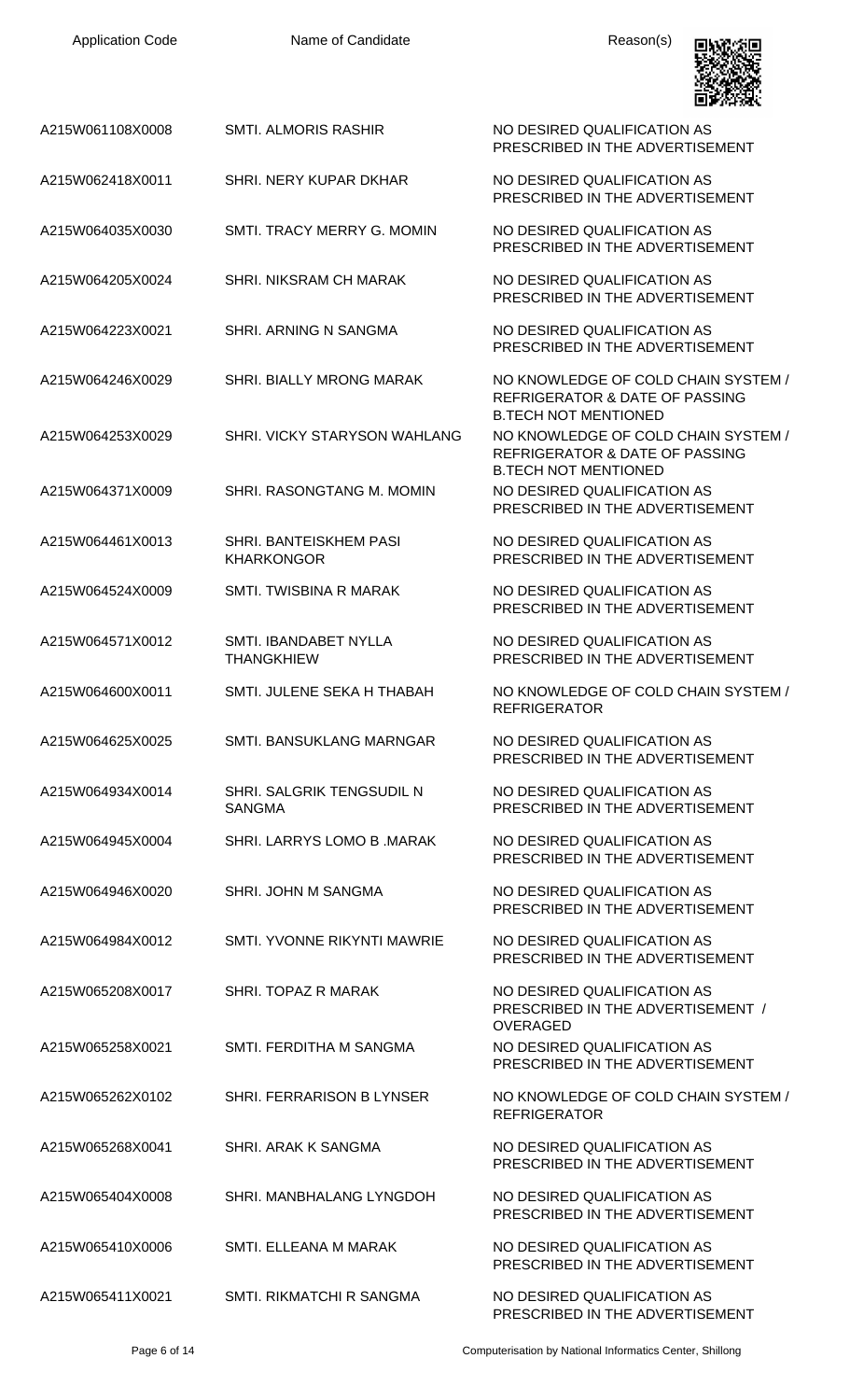| <b>Application Code</b> | Name of Candidate                          | Reason(s)                                                                           |
|-------------------------|--------------------------------------------|-------------------------------------------------------------------------------------|
| A215W065441X0014        | SMTI. BIDAN GRIKCHI CH. MARAK              | NO DESIRED QUALIFICATION AS<br>PRESCRIBED IN THE ADVERTISEMENT                      |
| A215W065476X0060        | <b>SHRI. DIBORBIANG I NONGRUM</b>          | NO DESIRED QUALIFICATION AS<br>PRESCRIBED IN THE ADVERTISEMENT                      |
| A215W065530X0044        | SMTL IBANSARA KHONGJOH                     | NO KNOWLEDGE OF COLD CHAIN SYSTEM /<br><b>REFRIGERATOR</b>                          |
| A215W065549X0009        | SHRI. CHINANG D SANGMA                     | NO DESIRED QUALIFICATION AS<br>PRESCRIBED IN THE ADVERTISEMENT                      |
| A215W066018X0014        | SMTI. VORROZISLOV SOHKHLET                 | NO DESIRED QUALIFICATION AS<br>PRESCRIBED IN THE ADVERTISEMENT                      |
| A215W066056X0022        | SMTI. MINGGAMI MARIA P MARAK               | NO DESIRED QUALIFICATION AS<br>PRESCRIBED IN THE ADVERTISEMENT                      |
| A215W066239X0003        | SMTI. SONALIKA GHOSH                       | NO DESIRED QUALIFICATION AS<br>PRESCRIBED IN THE ADVERTISEMENT                      |
| A215W066330X0012        | SMTI. LIMA ISHABELA RAKSAM<br><b>MARAK</b> | NO DESIRED QUALIFICATION AS<br>PRESCRIBED IN THE ADVERTISEMENT                      |
| A215W066361X0015        | SHRI. CHUANGCHENG G MOMIN                  | NO DESIRED QUALIFICATION AS<br>PRESCRIBED IN THE ADVERTISEMENT                      |
| A215W066417X0083        | SHRI. BRIGHTSTAR RALIANG                   | NO DESIRED QUALIFICATION AS<br>PRESCRIBED IN THE ADVERTISEMENT                      |
| A215W066498X0017        | <b>SMTI. SONIA R MARAK</b>                 | NO DESIRED QUALIFICATION AS<br>PRESCRIBED IN THE ADVERTISEMENT                      |
| A215W066695X0020        | SHRI. SALCHURA R MARAK                     | NO DESIRED QUALIFICATION AS<br>PRESCRIBED IN THE ADVERTISEMENT                      |
| A215W066726X0028        | <b>SMTI. CHAKME GABIL MOMIN</b>            | NO DESIRED QUALIFICATION AS<br>PRESCRIBED IN THE ADVERTISEMENT                      |
| A215W066995X0010        | SHRI. TYLLI SHAPHRANG KHARPAN              | NO DESIRED QUALIFICATION AS<br>PRESCRIBED IN THE ADVERTISEMENT                      |
| A215W067359X0021        | <b>SMTI. CHIDA SENGKRIMCHI</b><br>M.SANGMA | NO DESIRED QUALIFICATION AS<br>PRESCRIBED IN THE ADVERTISEMENT                      |
| A215W067956X0009        | SMTI. EDEN ARANCHI A SANGMA                | NO DESIRED QUALIFICATION AS<br>PRESCRIBED IN THE ADVERTISEMENT                      |
| A215W068887X0009        | SMTI. SECOURITY KURBAH                     | NO DESIRED QUALIFICATION AS<br>PRESCRIBED IN THE ADVERTISEMENT                      |
| A215W070994X0037        | <b>SMTI. MIKATCHI CH MARAK</b>             | NO DESIRED QUALIFICATION AS<br>PRESCRIBED IN THE ADVERTISEMENT                      |
| A215W071118X0004        | SHRI. MERITH A SANGMA                      | NO DESIRED QUALIFICATION AS<br>PRESCRIBED IN THE ADVERTISEMENT                      |
| A215W071276X0039        | SMTI. JULIE G MOMIN                        | NO DESIRED QUALIFICATION AS<br>PRESCRIBED IN THE ADVERTISEMENT /<br><b>OVERAGED</b> |
| A215W071332X0017        | SMTI. JERRY CHINGRE B SANGMA               | NO DESIRED QUALIFICATION AS<br>PRESCRIBED IN THE ADVERTISEMENT                      |
| A215W072284X0006        | SHRI. HABANDAJOP SUSNGI                    | NO DESIRED QUALIFICATION AS<br>PRESCRIBED IN THE ADVERTISEMENT                      |
| A215W073353X0015        | SHRI. PHRANGKUPAR THABAH                   | NO DESIRED QUALIFICATION AS<br>PRESCRIBED IN THE ADVERTISEMENT                      |
| A215W073531X0016        | SMTI. NAMBEDYA R MARAK                     | NO DESIRED QUALIFICATION AS                                                         |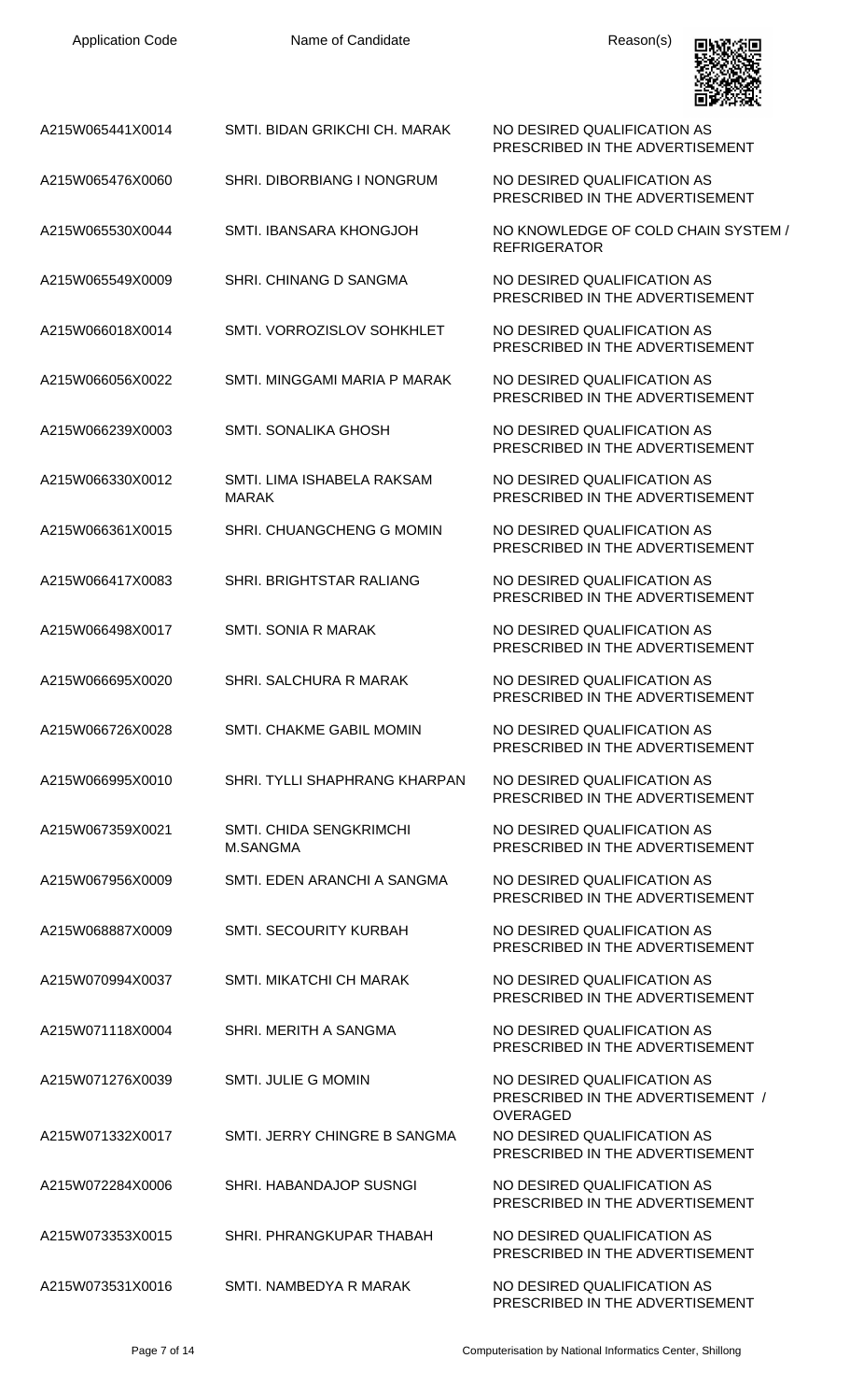

| A215W073607X0015 | <b>SHRI. GEORGE MICHAEL</b><br><b>KHARNAIOR</b>    | NO DESIRED QUALIFICATION AS<br>PRESCRIBED IN THE ADVERTISEMENT                                  |
|------------------|----------------------------------------------------|-------------------------------------------------------------------------------------------------|
| A215W074540X0009 | <b>SHRI. SECURITY DKHAR</b>                        | NO DESIRED QUALIFICATION AS<br>PRESCRIBED IN THE ADVERTISEMENT                                  |
| A215W075720X0004 | SHRI. JOHN DANRIK CHERAN MOMIN                     | NO KNOWLEDGE OF COLD CHAIN<br>SYSTEM/REFRIGERATOR & THE DATE OF<br>PASSING B.TECH NOT MENTIONED |
| A215W077270X0024 | SHRI. SWEETYFORTH G MOMIN                          | NO DESIRED QUALIFICATION AS<br>PRESCRIBED IN THE ADVERTISEMENT                                  |
| A215W077319X0011 | SHRI. MARKSHIELD WARJRI                            | NO DESIRED QUALIFICATION AS<br>PRESCRIBED IN THE ADVERTISEMENT                                  |
| A215W077404X0009 | SHRI. ANJATCHI CH MARAK                            | NO DESIRED QUALIFICATION AS<br>PRESCRIBED IN THE ADVERTISEMENT                                  |
| A215W078522X0014 | SMTI. PRELIDA N SANGMA                             | NO DESIRED QUALIFICATION AS<br>PRESCRIBED IN THE ADVERTISEMENT                                  |
| A215W079279X0005 | SMTI. DEEPA M SANGMA                               | NO DESIRED QUALIFICATION AS<br>PRESCRIBED IN THE ADVERTISEMENT                                  |
| A215W079490X0041 | SMTI. LISANDRA R MARAK                             | NO DESIRED QUALIFICATION AS<br>PRESCRIBED IN THE ADVERTISEMENT                                  |
| A215W079565X0009 | SMTI. CHONDONA S MARAK                             | NO DESIRED QUALIFICATION AS<br>PRESCRIBED IN THE ADVERTISEMENT                                  |
| A215W080206X0041 | SHRI, KITBHAHLANGKI PAKYNTEIN                      | NO DESIRED QUALIFICATION AS<br>PRESCRIBED IN THE ADVERTISEMENT                                  |
| A215W080294X0011 | SHRI, LUMLANG KHARKRANG                            | NO DESIRED QUALIFICATION AS<br>PRESCRIBED IN THE ADVERTISEMENT                                  |
| A215W081288X0002 | SHRI. CLIFFORTSON SUSNGI                           | NO DESIRED QUALIFICATION AS<br>PRESCRIBED IN THE ADVERTISEMENT                                  |
| A215W081497X0021 | SMTI, VERINIA VALECIA THABAH                       | NO DESIRED QUALIFICATION AS<br>PRESCRIBED IN THE ADVERTISEMENT                                  |
| A215W081653X0004 | SHRI. ADAIAH JACHRA G MOMIN                        | NO DESIRED QUALIFICATION AS<br>PRESCRIBED IN THE ADVERTISEMENT                                  |
| A215W081682X0008 | <b>SHRI. WINNINGSTAR</b><br><b>KHARBIHKHIEW</b>    | NO DESIRED QUALIFICATION AS<br>PRESCRIBED IN THE ADVERTISEMENT                                  |
| A215W081797X0013 | SHRI. REDO GABIL MOMIN                             | NO DESIRED QUALIFICATION AS<br>PRESCRIBED IN THE ADVERTISEMENT                                  |
| A215W082414X0016 | <b>SHRI. CHURIK CHEYANG RAKSAM</b><br><b>MARAK</b> | NO DESIRED QUALIFICATION AS<br>PRESCRIBED IN THE ADVERTISEMENT                                  |
| A215W082495X0014 | SHRI. DONKUPAR MAIROM                              | NO DESIRED QUALIFICATION AS<br>PRESCRIBED IN THE ADVERTISEMENT                                  |
| A215W082541X0007 | SMTI. PETRUNELLA MAIROM                            | NO DESIRED QUALIFICATION AS<br>PRESCRIBED IN THE ADVERTISEMENT                                  |
| A215W082609X0007 | SHRI. JASON MYROM                                  | NO DESIRED QUALIFICATION AS<br>PRESCRIBED IN THE ADVERTISEMENT /<br><b>OVERAGED</b>             |
| A215W083303X0009 | <b>SMTI. NAEKINI BTHUH</b>                         | NO DESIRED QUALIFICATION AS<br>PRESCRIBED IN THE ADVERTISEMENT                                  |
| A215W083368X0015 | <b>SHRI. OMESA SHYLLA</b>                          | NO DESIRED QUALIFICATION AS<br>PRESCRIBED IN THE ADVERTISEMENT                                  |
| A215W083388X0005 | SMTI, STEPHISHA KHARPOR                            | NO DESIRED QUALIFICATION AS<br>PRESCRIBED IN THE ADVERTISEMENT                                  |

Page 8 of 14 **Computerisation by National Informatics Center, Shillong**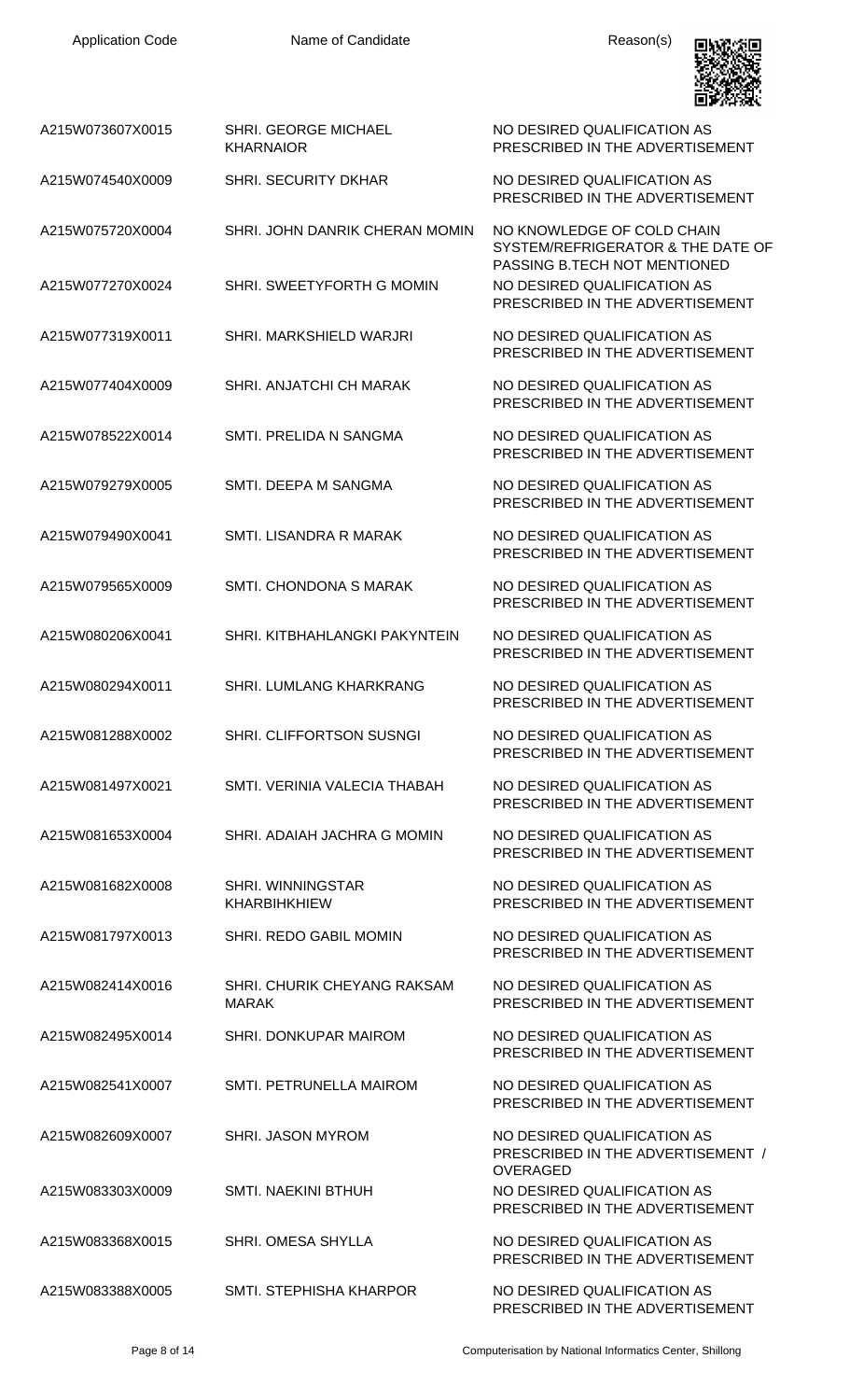| <b>Application Code</b> | Name of Candidate                                  | Reason(s)                                                                          |
|-------------------------|----------------------------------------------------|------------------------------------------------------------------------------------|
| A215W083917X0016        | SHRI. FELIX A SANGMA                               | NO DESIRED QUALIFICATION AS<br>PRESCRIBED IN THE ADVERTISEMENT                     |
| A215W084351X0009        | SHRI. MIKRANG CH MARAK                             | NO DESIRED QUALIFICATION AS<br>PRESCRIBED IN THE ADVERTISEMENT                     |
| A215W084837X0018        | SHRI. TANGO CHEKIM B SANGMA                        | NO DESIRED QUALIFICATION AS<br>PRESCRIBED IN THE ADVERTISEMENT                     |
| A215W085065X0007        | SHRI. WANPYNTNGEN SHYLLA                           | NO DESIRED QUALIFICATION AS<br>PRESCRIBED IN THE ADVERTISEMENT                     |
| A215W085458X0026        | SHRI. KHRAWKUPAR KHARUMNUID                        | NO DESIRED QUALIFICATION AS<br>PRESCRIBED IN THE ADVERTISEMENT                     |
| A215W085665X0006        | <b>SMTI. RIKUTMON KSHIAR</b>                       | NO DESIRED QUALIFICATION AS<br>PRESCRIBED IN THE ADVERTISEMENT                     |
| A215W085750X0008        | SMTI. BIDAWE M SANGMA                              | NO DESIRED QUALIFICATION AS<br>PRESCRIBED IN THE ADVERTISEMENT                     |
| A215W085754X0013        | <b>SMTI. DHARITY TOI</b>                           | NO DESIRED QUALIFICATION AS<br>PRESCRIBED IN THE ADVERTISEMENT                     |
| A215W086292X0007        | SHRI. MALCOLM M MARAK                              | NO DESIRED QUALIFICATION AS<br>PRESCRIBED IN THE ADVERTISEMENT                     |
| A215W086726X0007        | <b>SHRI. RUDOLPH BRANDONNE</b><br><b>NONGKHLAW</b> | NO DESIRED QUALIFICATION AS<br>PRESCRIBED IN THE ADVERTISEMENT                     |
| A215W086801X0016        | SHRI. APKYRMENLANG WARLARPIH                       | NO DESIRED QUALIFICATION AS<br>PRESCRIBED IN THE ADVERTISEMENT                     |
| A215W086802X0014        | SHRI. BLAISE K MARAK                               | NO DESIRED QUALIFICATION AS<br>PRESCRIBED IN THE ADVERTISEMENT                     |
| A215W087250X0003        | SMTI. SALNO G MOMIN                                | NO DESIRED QUALIFICATION AS<br>PRESCRIBED IN THE ADVERTISEMENT                     |
| A215W087617X0009        | SHRI. SALGRA CH MARAK                              | NO DESIRED QUALIFICATION AS<br>PRESCRIBED IN THE ADVERTISEMENT                     |
| A215W088018X0019        | SMTI. MANISHA M PALA                               | NO DESIRED QUALIFICATION AS<br>PRESCRIBED IN THE ADVERTISEMENT                     |
| A215W088129X0010        | SMTI. BANDARI HADIA                                | NO DESIRED QUALIFICATION AS<br>PRESCRIBED IN THE ADVERTISEMENT                     |
| A215W088211X0035        | <b>SHRI. RUHI SAYOO</b>                            | NO DESIRED QUALIFICATION AS<br>PRESCRIBED IN THE ADVERTISEMENT                     |
| A215W089145X0005        | SHRI. PLIELAD RYNTONG                              | NO DESIRED QUALIFICATION AS<br>PRESCRIBED IN THE ADVERTISEMENT                     |
| A215W094263X0005        | <b>SHRI. CHERIL R MARAK</b>                        | NO DESIRED QUALIFICATION AS<br>PRESCRIBED IN THE ADVERTISEMENT                     |
| A215W095335X0007        | <b>SHRI, KOMOL R MARAK</b>                         | NO KNOWLEDGE OF COLD CHAIN SYSTEM /<br>REFRIGERATOR & DIVISION OF B.TECH NOT       |
| A215W097325X0004        | <b>SHRI, BANSHANLANG RANI</b>                      | <b>MENTIONED</b><br>NO DESIRED QUALIFICATION AS<br>PRESCRIBED IN THE ADVERTISEMENT |
| A215W103235X0003        | SHRI. CLEVIN ALBERT NONGNENG                       | NO DESIRED QUALIFICATION AS<br>PRESCRIBED IN THE ADVERTISEMENT                     |
| A215W103639X0020        | <b>SMTI. MERRILY L SWER</b>                        | NO DESIRED QUALIFICATION AS<br>PRESCRIBED IN THE ADVERTISEMENT                     |
| A215W299653X0023        | SHRI. RIKSAN M SANGMA                              | NO DESIRED QUALIFICATION AS<br>PRESCRIBED IN THE ADVERTISEMENT                     |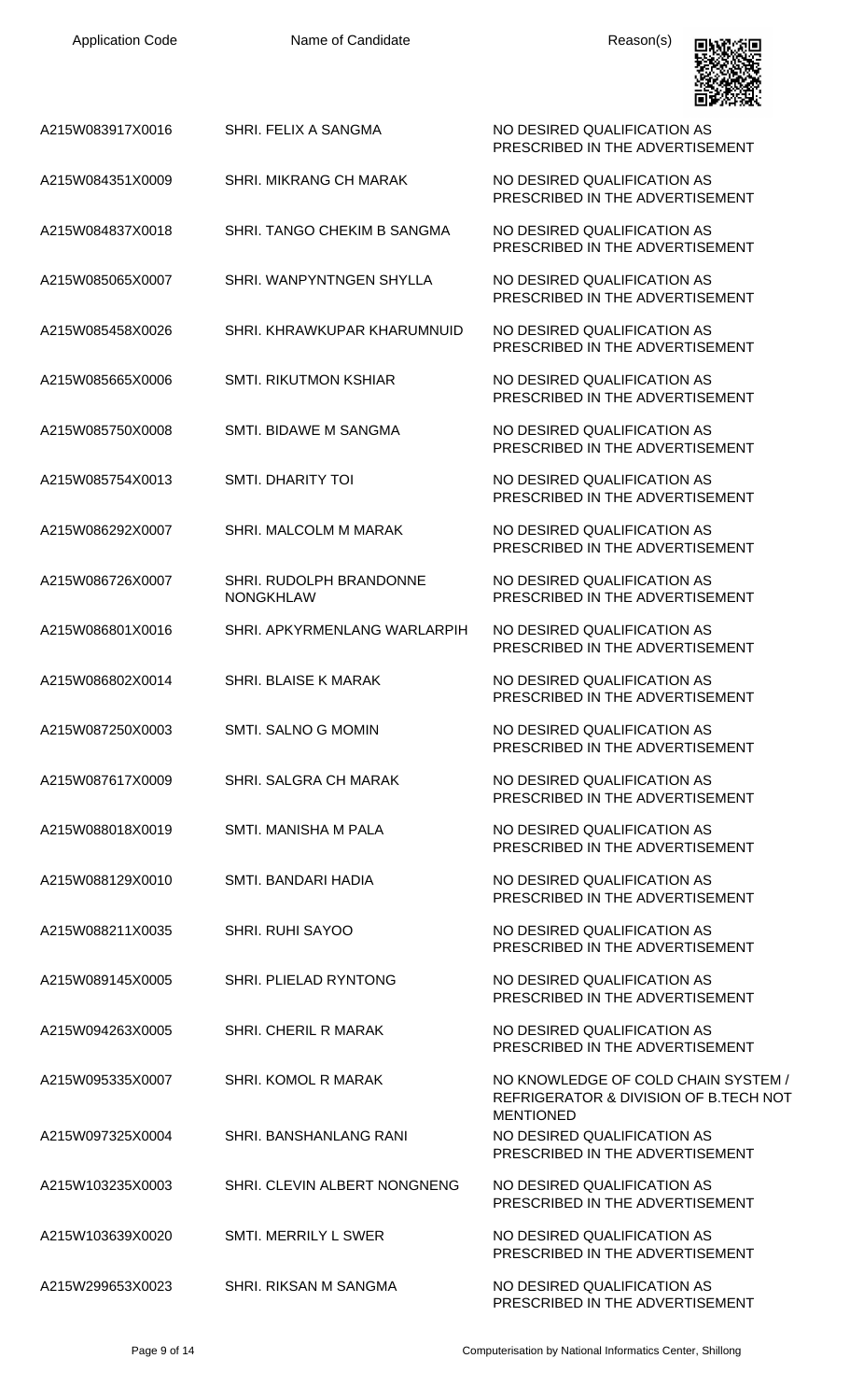Name of Candidate **Reason(s)** 



| A215W299911X0007 | SHRI. TENGMAN R MARAK                      | NO DESIRED QUALIFICATION AS<br>PRESCRIBED IN THE ADVERTISEMENT                    |
|------------------|--------------------------------------------|-----------------------------------------------------------------------------------|
| A215W301056X0003 | SMTI. JESSICA LYNGDOH<br><b>MARBANIANG</b> | NO DESIRED QUALIFICATION AS<br>PRESCRIBED IN THE ADVERTISEMENT                    |
| A215W301407X0002 | SHRI. AKASH DAJIED KHARKONGOR              | NO DESIRED QUALIFICATION AS<br>PRESCRIBED IN THE ADVERTISEMENT                    |
| A215W301628X0005 | SHRI. DAMANG HIWOTMI PHAWA                 | NO DESIRED QUALIFICATION AS<br>PRESCRIBED IN THE ADVERTISEMENT                    |
| A215W301733X0007 | SHRI. ASAKO DEMESA CH SANGMA               | NO DESIRED QUALIFICATION AS<br>PRESCRIBED IN THE ADVERTISEMENT                    |
| A215W302036X0006 | SHRI. DIVINGSTAR WARJRI                    | NO DESIRED QUALIFICATION AS<br>PRESCRIBED IN THE ADVERTISEMENT                    |
| A215W302111X0010 | SHRI, RAJ KUMAR MISHRA                     | NO DESIRED QUALIFICATION AS<br>PRESCRIBED IN THE ADVERTISEMENT /                  |
| A215W302227X0008 | SHRI. AIBOKLANG LYNGDOH<br><b>NONGLAIT</b> | <b>OVERAGED</b><br>NO DESIRED QUALIFICATION AS<br>PRESCRIBED IN THE ADVERTISEMENT |
| A215W302442X0002 | <b>SHRI. JESTAR SUTING</b>                 | NO DESIRED QUALIFICATION AS<br>PRESCRIBED IN THE ADVERTISEMENT                    |
| A215W302481X0001 | SHRI. SUNSHINE M MARAK                     | NO DESIRED QUALIFICATION AS<br>PRESCRIBED IN THE ADVERTISEMENT                    |
| A215W303276X0005 | SMTI. SHERYLYNE KHARKONGOR                 | NO DESIRED QUALIFICATION AS<br>PRESCRIBED IN THE ADVERTISEMENT                    |
| A215W303331X0001 | SHRI, KINDSTAR M MARAK                     | NO DESIRED QUALIFICATION AS<br>PRESCRIBED IN THE ADVERTISEMENT                    |
| A215W303979X0003 | SHRI. WANSAMSHNGAIN SUMER                  | NO DESIRED OUALIFICATION AS<br>PRESCRIBED IN THE ADVERTISEMENT                    |
| A215W304299X0002 | SHRI. ADAM K SANGMA                        | NO DESIRED QUALIFICATION AS<br>PRESCRIBED IN THE ADVERTISEMENT                    |
| A215W304574X0002 | SHRI. MIKRAK CHISIM SANGMA                 | NO DESIRED QUALIFICATION AS<br>PRESCRIBED IN THE ADVERTISEMENT                    |
| A215W304718X0002 | SHRI. CHEKAM CHERAN MOMIN                  | NO DESIRED QUALIFICATION AS<br>PRESCRIBED IN THE ADVERTISEMENT                    |
| A215W305812X0002 | SMTI. NOMESIL G MOMIN                      | NO DESIRED QUALIFICATION AS<br>PRESCRIBED IN THE ADVERTISEMENT                    |
| A215W307084X0005 | <b>SMTI. RIMAI LAMARE</b>                  | NO DESIRED QUALIFICATION AS<br>PRESCRIBED IN THE ADVERTISEMENT                    |
| A215W307137X0002 | SMTI. BIJIME RANGSA MARAK                  | NO DESIRED QUALIFICATION AS<br>PRESCRIBED IN THE ADVERTISEMENT                    |
| A215W307367X0007 | SHRI. RISHAN READE WARJRI                  | NO DESIRED QUALIFICATION AS<br>PRESCRIBED IN THE ADVERTISEMENT                    |
| A215W307385X0001 | SHRI. EBANSKHEM NONGTDEH                   | NO DESIRED QUALIFICATION AS<br>PRESCRIBED IN THE ADVERTISEMENT                    |
| A215W308671X0010 | <b>SHRI. STEVENLY KHYRIEM</b>              | NO DESIRED QUALIFICATION AS<br>PRESCRIBED IN THE ADVERTISEMENT                    |
| A215W308826X0001 | SMTI. DODAME M MARAK                       | NO DESIRED QUALIFICATION AS<br>PRESCRIBED IN THE ADVERTISEMENT                    |
| A215W309417X0001 | SMTI. DIVYA WARJRI                         | NO DESIRED QUALIFICATION AS<br>PRESCRIBED IN THE ADVERTISEMENT                    |

Page 10 of 14 Computerisation by National Informatics Center, Shillong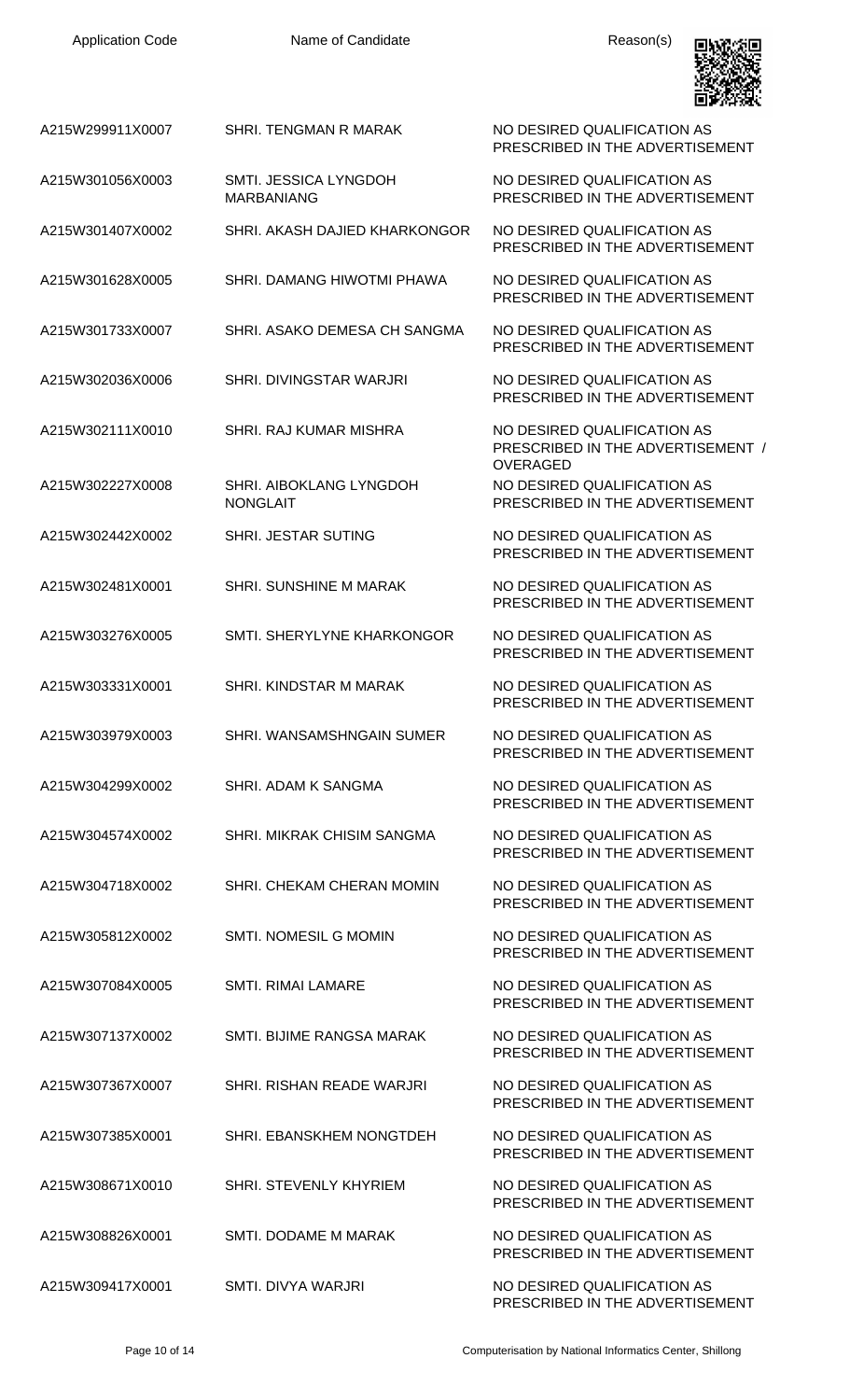| <b>Application Code</b> | Name of Candidate                           | Reason(s)                                                                 |
|-------------------------|---------------------------------------------|---------------------------------------------------------------------------|
| A215W309469X0002        | <b>SMTI. SILCHIRA CH MARAK</b>              | NO DESIRED QUALIFICATION AS<br>PRESCRIBED IN THE ADVERTISEMENT            |
| A215W309618X0002        | SHRI. MICHAEL A SANGMA                      | NO DESIRED QUALIFICATION AS<br>PRESCRIBED IN THE ADVERTISEMENT            |
| A215W310053X0002        | SHRI, RANGBAH SUNGOH                        | NO DESIRED QUALIFICATION AS<br>PRESCRIBED IN THE ADVERTISEMENT            |
| A215W310115X0001        | <b>SHRI. KITBOKLANG SUNGOH</b>              | NO DESIRED QUALIFICATION AS<br>PRESCRIBED IN THE ADVERTISEMENT            |
| A215W310474X0002        | SHRI. HARI KRISHNA DHARAVATH                | NO DESIRED QUALIFICATION AS<br>PRESCRIBED IN THE ADVERTISEMENT            |
| A215W310842X0006        | <b>SHRI. LINEKAR GRIKJANG SANGMA</b>        | NO DESIRED QUALIFICATION AS<br>PRESCRIBED IN THE ADVERTISEMENT            |
| A215W310989X0009        | SHRI, NIKRAK AGITOK SANGMA                  | NO DESIRED QUALIFICATION AS<br>PRESCRIBED IN THE ADVERTISEMENT            |
| A215W311293X0005        | SHRI. CHESRANG GABIL MOMIN                  | NO DESIRED QUALIFICATION AS<br>PRESCRIBED IN THE ADVERTISEMENT            |
| A215W311350X0001        | SMTI. DETCHI T SANGMA                       | NO DESIRED QUALIFICATION AS<br>PRESCRIBED IN THE ADVERTISEMENT            |
| A215W311601X0001        | <b>SMTI. MAMTA HAJONG</b>                   | NO DESIRED QUALIFICATION AS<br>PRESCRIBED IN THE ADVERTISEMENT            |
| A215W311692X0019        | SHRI. EBENEZER LAMARE                       | NO DESIRED QUALIFICATION AS<br>PRESCRIBED IN THE ADVERTISEMENT            |
| A215W311738X0001        | SHRI. JANU JUNNO CHAMBUGONG<br><b>MARAK</b> | NO DESIRED QUALIFICATION AS<br>PRESCRIBED IN THE ADVERTISEMENT            |
| A215W311936X0002        | SMTI. SANTIRA D SHIRA                       | NO DESIRED QUALIFICATION AS<br>PRESCRIBED IN THE ADVERTISEMENT            |
| A215W312020X0003        | SHRI. CLETHUSH DANAL SANGMA                 | NO DESIRED QUALIFICATION AS<br>PRESCRIBED IN THE ADVERTISEMENT            |
| A215W312217X0001        | <b>SHRI. DIGVIJAY KOCH</b>                  | NO DESIRED QUALIFICATION AS<br>PRESCRIBED IN THE ADVERTISEMENT            |
| A215W312250X0006        | SHRI. NANGSKHEM KHONGWIR                    | NO DESIRED QUALIFICATION AS<br>PRESCRIBED IN THE ADVERTISEMENT            |
| A215W312281X0001        | SHRI. CHENANG M SANGMA                      | NO DESIRED QUALIFICATION AS<br>PRESCRIBED IN THE ADVERTISEMENT            |
| A215W313904X0002        | SHRI. ASHLEY KIMKIM D SANGMA                | NO DESIRED QUALIFICATION AS<br>PRESCRIBED IN THE ADVERTISEMENT            |
| A215W314001X0001        | <b>SHRI. SAMBHA DKHAR</b>                   | NO DESIRED QUALIFICATION AS<br>PRESCRIBED IN THE ADVERTISEMENT            |
| A215W314188X0003        | SMTI. DESTINY TANGKAMCHI B<br><b>MARAK</b>  | NO DESIRED QUALIFICATION AS<br>PRESCRIBED IN THE ADVERTISEMENT            |
| A215W314287X0003        | <b>SHRI. STELY KHARBULI</b>                 | NO DESIRED QUALIFICATION AS<br>PRESCRIBED IN THE ADVERTISEMENT            |
| A215W314391X0002        | SHRI, MEBANRILANG RYMBAI                    | NO DESIRED QUALIFICATION AS<br>PRESCRIBED IN THE ADVERTISEMENT            |
| A215W314401X0002        | SMTI. DAHUNLANG KURBAH                      | NO DESIRED QUALIFICATION AS<br>PRESCRIBED IN THE ADVERTISEMENT            |
| A215W314647X0005        | SHRI. PYNSHAIBORMI SYNGKON                  | STREAM OF DIPLOMA , DATE & MONTH OF<br>PASSING GRADUATION NOT MENTIONED / |

Page 11 of 14 Computerisation by National Informatics Center, Shillong

REFRIGERATOR

NO KNOWLEDGE OF COLD CHAIN SYSTEM &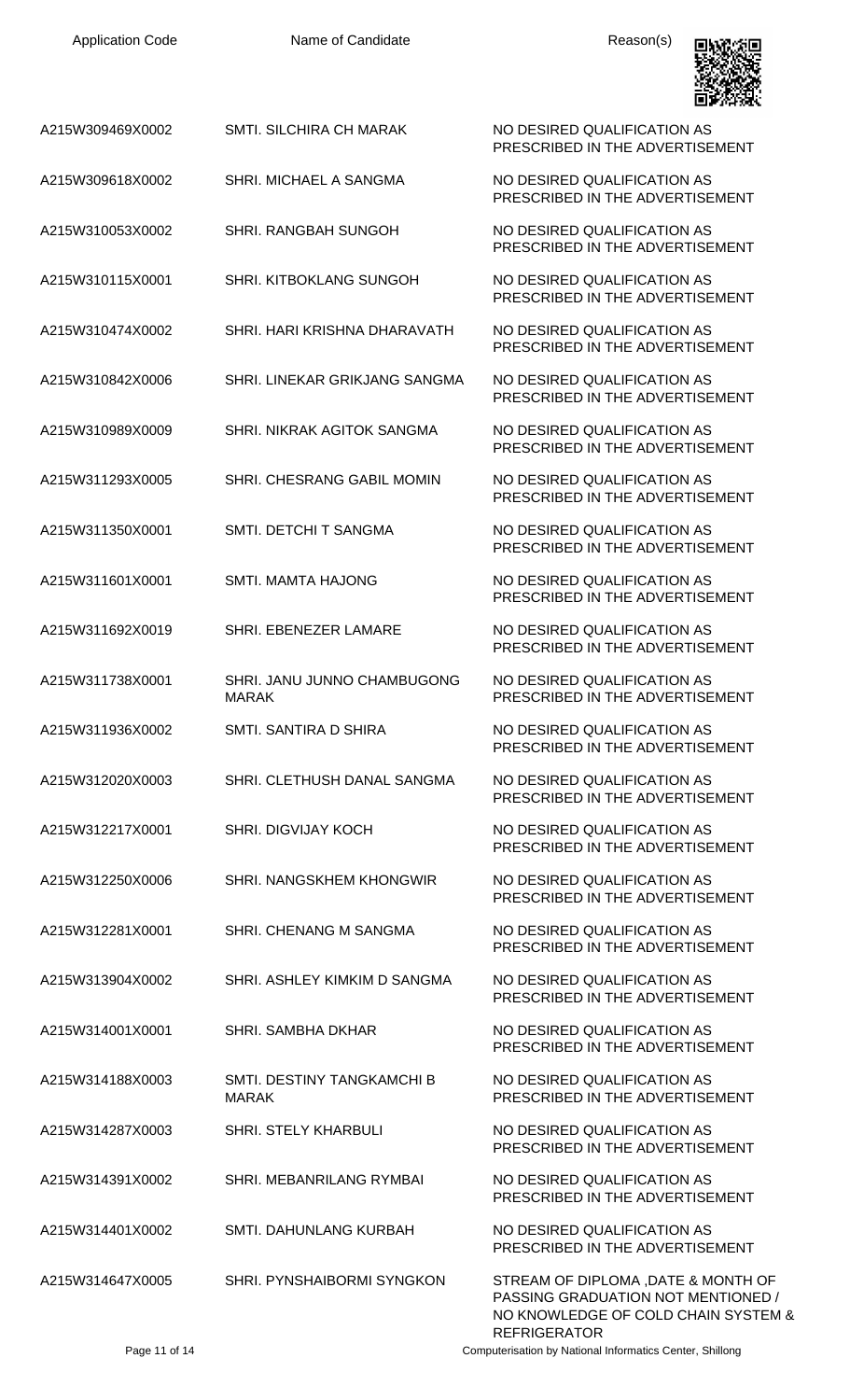| <b>Application Code</b> | Name of Candidate                                | Reason(s)                                                      |
|-------------------------|--------------------------------------------------|----------------------------------------------------------------|
| A215W315468X0002        | SHRI. SILBIRTH A SANGMA                          | NO DESIRED QUALIFICATION AS<br>PRESCRIBED IN THE ADVERTISEMENT |
| A215W315538X0002        | SHRI. KRISH TANGRANG R SANGMA                    | NO DESIRED QUALIFICATION AS<br>PRESCRIBED IN THE ADVERTISEMENT |
| A215W315676X0014        | SHRI. DOUGLASSING DISIAR                         | NO DESIRED QUALIFICATION AS<br>PRESCRIBED IN THE ADVERTISEMENT |
| A215W315916X0002        | SHRI. CHUCHENG M SANGMA                          | NO DESIRED QUALIFICATION AS<br>PRESCRIBED IN THE ADVERTISEMENT |
| A215W316282X0010        | SHRI. MARCELLUS MANBHALANG<br><b>PALA</b>        | NO DESIRED QUALIFICATION AS<br>PRESCRIBED IN THE ADVERTISEMENT |
| A215W316643X0003        | SHRI. CHIGA RIKKIM K MARAK                       | NO DESIRED QUALIFICATION AS<br>PRESCRIBED IN THE ADVERTISEMENT |
| A215W316709X0002        | SHRI. AMRE JAGAM G SANGMA                        | NO DESIRED QUALIFICATION AS<br>PRESCRIBED IN THE ADVERTISEMENT |
| A215W316872X0002        | SHRI. FILLBERTSTONE NONGSIEJ                     | NO DESIRED QUALIFICATION AS<br>PRESCRIBED IN THE ADVERTISEMENT |
| A215W316999X0002        | SMTI. RIPRE A SANGMA                             | NO DESIRED QUALIFICATION AS<br>PRESCRIBED IN THE ADVERTISEMENT |
| A215W317031X0003        | SMTI, LISHA BRAHAMY N. SANGMA                    | NO DESIRED QUALIFICATION AS<br>PRESCRIBED IN THE ADVERTISEMENT |
| A215W317126X0021        | SHRI. RANGSEIBOR RANI                            | NO DESIRED QUALIFICATION AS<br>PRESCRIBED IN THE ADVERTISEMENT |
| A215W317555X0007        | SHRI. PANGKAM TENGSAN R MARAK                    | NO DESIRED QUALIFICATION AS<br>PRESCRIBED IN THE ADVERTISEMENT |
| A215W318131X0002        | SHRI. ROBERTSTAR KHARLYNGDOH                     | NO DESIRED QUALIFICATION AS<br>PRESCRIBED IN THE ADVERTISEMENT |
| A215W318225X0013        | SHRI. SALGRIK RAKSAM MARAK                       | NO DESIRED QUALIFICATION AS<br>PRESCRIBED IN THE ADVERTISEMENT |
| A215W318556X0033        | SHRI. KENNY LYNGDOH                              | NO DESIRED QUALIFICATION AS<br>PRESCRIBED IN THE ADVERTISEMENT |
| A215W319011X0002        | SHRI. BANIAIDSHAPHRANG<br><b>LYNGDOH NONGBRI</b> | NO DESIRED QUALIFICATION AS<br>PRESCRIBED IN THE ADVERTISEMENT |
| A215W319470X0002        | SHRI. PAUL NENGMINZA SANGMA                      | NO DESIRED QUALIFICATION AS<br>PRESCRIBED IN THE ADVERTISEMENT |
| A215W319475X0004        | SHRI. DIMCHANG BALKOV D SHIRA                    | NO DESIRED QUALIFICATION AS<br>PRESCRIBED IN THE ADVERTISEMENT |
| A215W320509X0007        | SHRI. TIMOTHIUS LANGRIN                          | NO DESIRED QUALIFICATION AS<br>PRESCRIBED IN THE ADVERTISEMENT |
| A215W321219X0002        | SHRI. LESLIE WALLAMJOP<br><b>SYIEMIONG</b>       | NO DESIRED QUALIFICATION AS<br>PRESCRIBED IN THE ADVERTISEMENT |
| A215W321293X0001        | SMTI. EVANGELINE LYNGDOH                         | NO DESIRED QUALIFICATION AS<br>PRESCRIBED IN THE ADVERTISEMENT |
| A215W322067X0001        | SHRI. SANTOSH KUMAR DONDAPATI                    | NO KNOWLEDGE OF COLD CHAIN SYSTEM /<br><b>REFRIGERATOR</b>     |
| A215W322368X0009        | SHRI. ISO SENGCHANG R MARAK                      | NO DESIRED QUALIFICATION AS<br>PRESCRIBED IN THE ADVERTISEMENT |
| A215W322897X0031        | SHRI. LARRY HOME CH MOMIN                        | NO DESIRED QUALIFICATION AS                                    |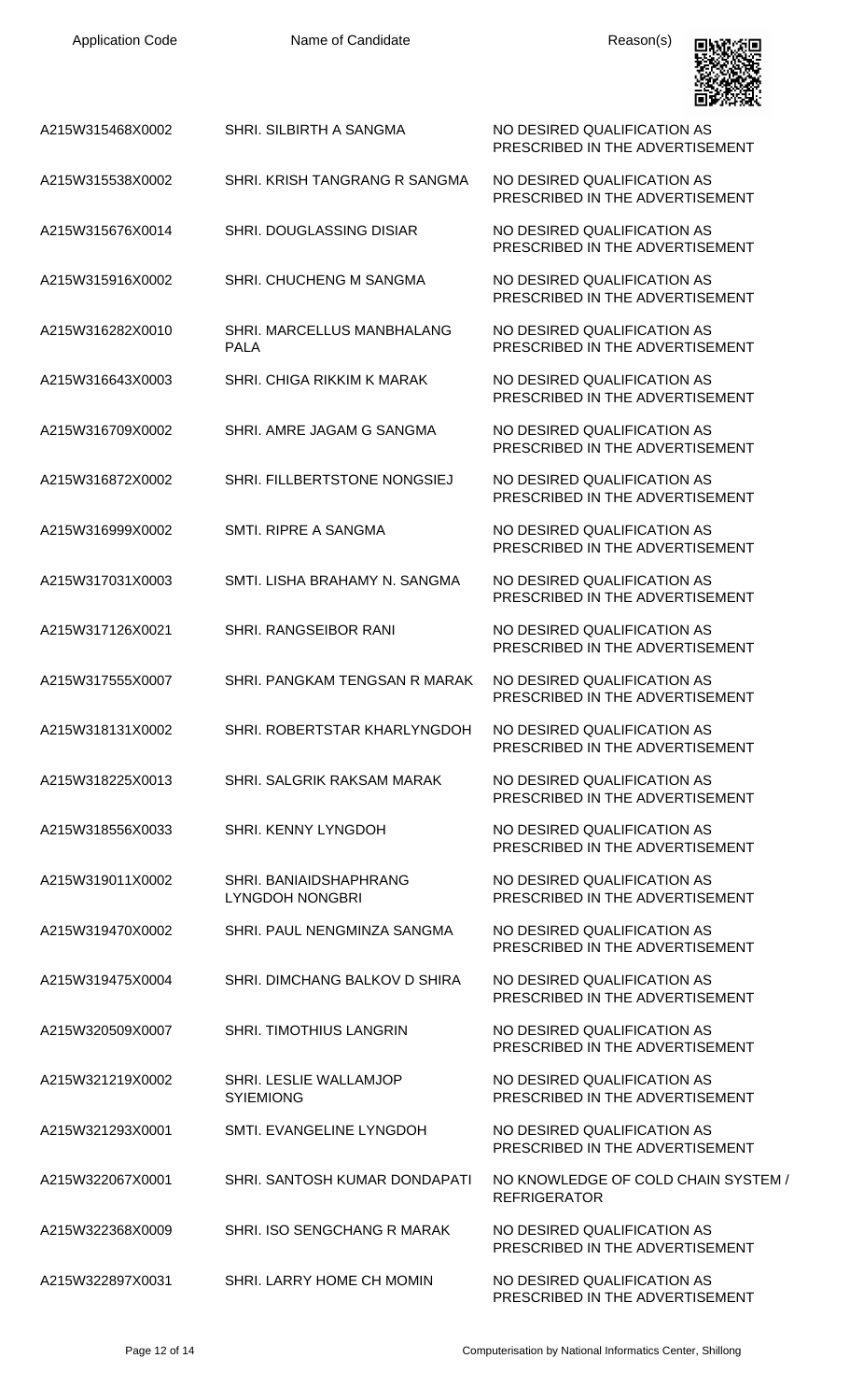| <b>Application Code</b> | Name of Candidate                                 | Reason(s)                                                      |
|-------------------------|---------------------------------------------------|----------------------------------------------------------------|
| A215W322979X0001        | SMTI. PINKYTA N MARAK                             | NO DESIRED QUALIFICATION AS<br>PRESCRIBED IN THE ADVERTISEMENT |
| A215W323047X0001        | <b>SMTI. CHINGME MARAK</b>                        | NO DESIRED QUALIFICATION AS<br>PRESCRIBED IN THE ADVERTISEMENT |
| A215W323254X0001        | SHRI. VICKY JONES IAWPHNIAW                       | NO DESIRED QUALIFICATION AS<br>PRESCRIBED IN THE ADVERTISEMENT |
| A215W323369X0001        | SHRI. JULIUS RYNTATHIANG                          | NO DESIRED QUALIFICATION AS<br>PRESCRIBED IN THE ADVERTISEMENT |
| A215W323387X0012        | SHRI. OTHNIEL N SANGMA                            | NO DESIRED QUALIFICATION AS<br>PRESCRIBED IN THE ADVERTISEMENT |
| A215W323539X0004        | SMTI. NORA T SANGMA                               | NO DESIRED QUALIFICATION AS<br>PRESCRIBED IN THE ADVERTISEMENT |
| A215W323560X0001        | SMTI. MARY JUNE MYRTHONG                          | NO DESIRED QUALIFICATION AS<br>PRESCRIBED IN THE ADVERTISEMENT |
| A215W324868X0001        | SHRI. PYNHUNLANG PATHAW                           | NO DESIRED QUALIFICATION AS<br>PRESCRIBED IN THE ADVERTISEMENT |
| A215W326107X0001        | SHRI. RAYMOND SAUNDERS<br><b>ISAACSON WAHLANG</b> | NO DESIRED QUALIFICATION AS<br>PRESCRIBED IN THE ADVERTISEMENT |
| A215W326519X0001        | SMTI. KANIDAHUN H RYMBAI                          | NO DESIRED QUALIFICATION AS<br>PRESCRIBED IN THE ADVERTISEMENT |
| A215W326913X0002        | <b>SMTI. POOJA BARMAN</b>                         | NO DESIRED QUALIFICATION AS<br>PRESCRIBED IN THE ADVERTISEMENT |
| A215W327460X0001        | SHRI. FREDERICK BLYNGDOH<br><b>NONGBRI</b>        | NO DESIRED QUALIFICATION AS<br>PRESCRIBED IN THE ADVERTISEMENT |
| A215W328403X0006        | SMTI. TIURINA BROWSKI K MARAK                     | NO DESIRED QUALIFICATION AS<br>PRESCRIBED IN THE ADVERTISEMENT |
| A215W328881X0011        | <b>SMTI. BAIAKMENLANG SUMER</b>                   | NO DESIRED QUALIFICATION AS<br>PRESCRIBED IN THE ADVERTISEMENT |
| A215W329382X0004        | SMTL WANPYNTNGEN SALAN<br><b>SUCHIANG</b>         | NO DESIRED QUALIFICATION AS<br>PRESCRIBED IN THE ADVERTISEMENT |
| A215W329698X0005        | SMTI. DALCHI B MARAK                              | NO DESIRED QUALIFICATION AS<br>PRESCRIBED IN THE ADVERTISEMENT |
| A215W330021X0024        | <b>SHRI. BANKITDOR LYNGKHOI</b>                   | NO DESIRED QUALIFICATION AS<br>PRESCRIBED IN THE ADVERTISEMENT |
| A215W330262X0002        | SMTI. ANIMA MONGSRANG SANGMA                      | NO DESIRED QUALIFICATION AS<br>PRESCRIBED IN THE ADVERTISEMENT |
| A215W330484X0002        | <b>SHRI. DILBIRTH NENGMINJA</b><br><b>SANGMA</b>  | NO DESIRED QUALIFICATION AS<br>PRESCRIBED IN THE ADVERTISEMENT |
| A215W331236X0002        | SMTI. LILY RANGSA MARAK                           | NO DESIRED QUALIFICATION AS<br>PRESCRIBED IN THE ADVERTISEMENT |
| A215W331293X0006        | SMTI. BRITHILLINA N SANGMA                        | NO DESIRED QUALIFICATION AS<br>PRESCRIBED IN THE ADVERTISEMENT |

Application Code **Name of Candidate Name of Candidate** Reason(s)